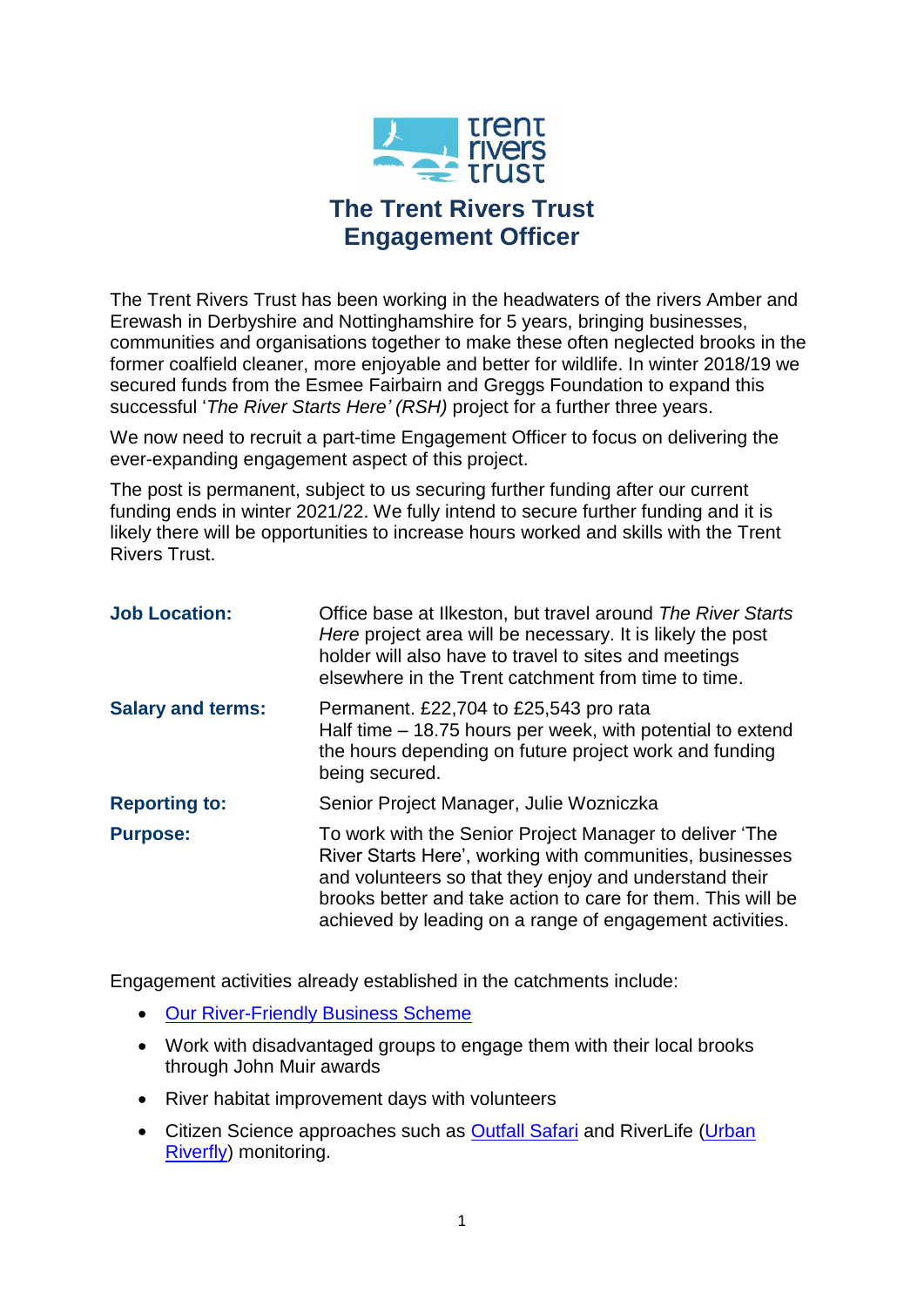**Outcomes:** People who live or work in the project area enjoy, understand and take action to improve their brooks.

> Water quality and habitat in these brooks begins to improve, and monitoring by Trent Rivers Trust and partners demonstrates positive change.

### **Main Responsibilities of the post:**

- Build and maintain productive working relationships with a range of people in communities and the statutory, voluntary, business and education sectors.
- Enthuse these people about the potential of their brooks and how they can help to care for them.
- Recruit and support volunteers and identify opportunities for them to actively contribute to *The River Starts Here (RSH)* project.
- Supervise practical task days carrying out small-scale work on the brooks, meeting health and safety requirements.
- Co-ordinate and deliver education and participation activities for local residents of all ages and abilities in a variety of settings in order to develop a greater sense of community ownership and enjoyment of the local brooks.
- Co-ordinate the River-Friendly Business scheme, engaging and supporting businesses to take part using our existing 'Only Rain Down the Drain' messages.
- Carry out effective communications for *The River Starts Here* through print and social media, TV and radio, local newsletters and other publications.
- Involve people in 'Citizen Science' activities such as Riverfly and Outfall Safari.

#### **Other Responsibilities:**

- Manage time productively.
- Represent the Trent Rivers Trust professionally at all times and support colleagues as appropriate.
- Ensure continuous development of skills and knowledge required for the post, undergoing training and performance review as required by the Trust.
- Adhere to all the policies and procedures of the Trust at all times, ensuring your own compliance with the Trust's health and safety policies and procedures and that of any staff and resources for which you are responsible.
- Comply with all legal and contractual obligations concerning the responsibilities of your post.
- Carry out any other reasonable duties commensurate with the level of responsibility of the post, as requested by your line manager, CEO and Board of Trustees.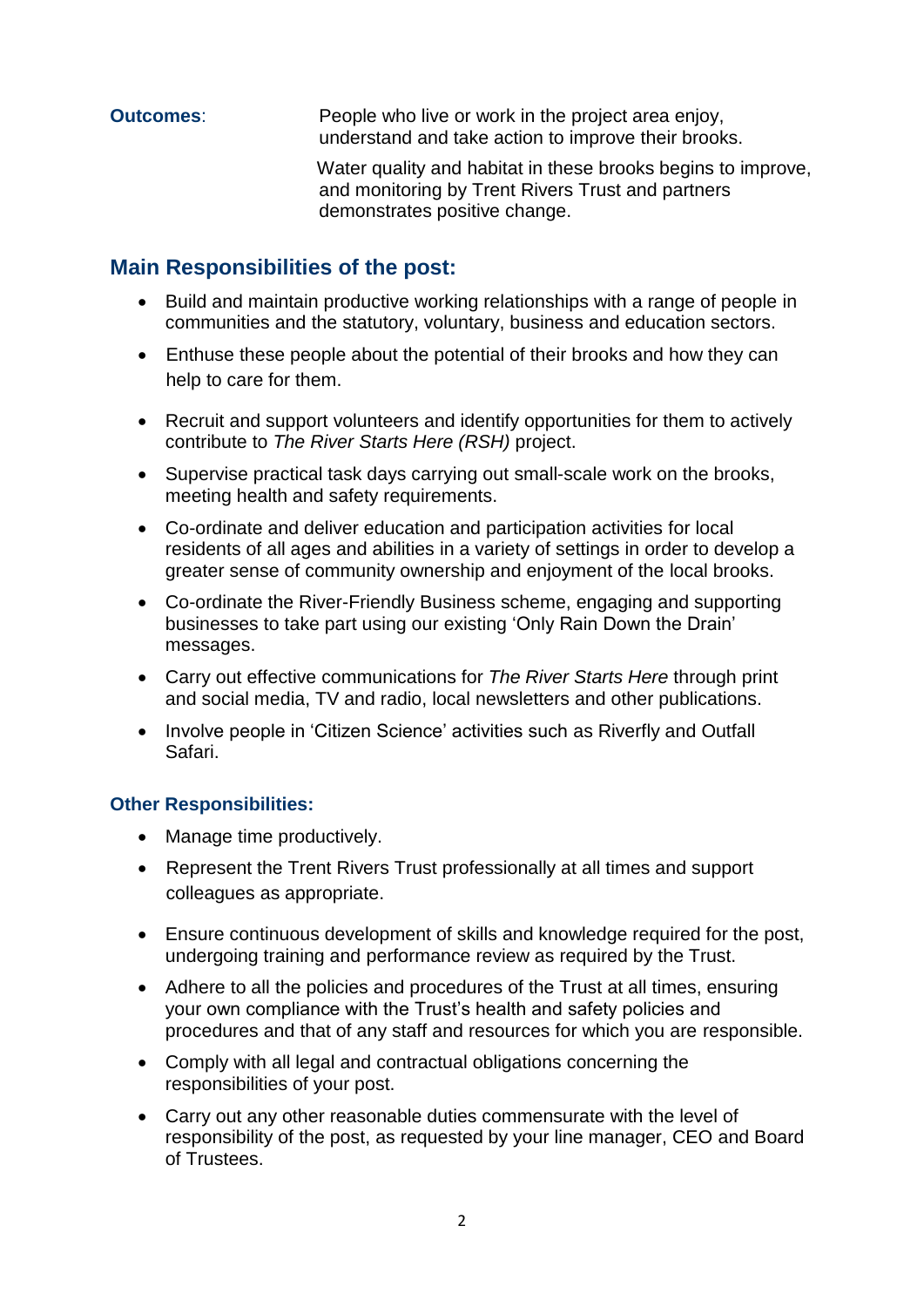## **Essential for the post**

#### **General**

- 1. Full driving licence, preferably clean, and use of a car.
- 2. The successful candidate will be required to undertake a Disclosure and Barring Service check, which needs to be satisfactory.
- 3. On occasion you will need to work evenings and weekends.

#### **Skills**

- 1. Engaging with a wide range of people in communities, businesses and various governmental and other organisations.
- 2. Communicating effectively to enthuse and engage a wide range of people in our work:
	- Face to face
	- By email and phone
	- In writing
	- Using social media
	- Through posters, flyers, photos, leaflets (eg using Microsoft) Publisher)
	- Through presentations
- 3. Welcoming and working with disadvantaged people.
- 4. Recruiting, managing and supporting volunteers.
- 5. IT: proficient in Word, Excel, PowerPoint.
- 6. Numeracy ability to use, interpret and report on data.
- 7. Organisation and time management.

#### **Knowledge**

- 1. Knowledge of (or strong evidence of ability to learn about) environmental issues relating to the water environment such as water quality, habitat, ecology.
- 2. Understanding of the [principles of community engagement.](https://mycommunity.org.uk/resources/principles-of-community-engagement/)

#### **Attributes**

- 1. Enthusiasm about the work which the Rivers Trusts undertake
- 2. Physical ability to get to sites not accessible by vehicle.
- 3. Ability to learn new skills and approaches and to bring these to your work effectively.
- 4. A strong team player who can work with other TRT staff to achieve shared work objectives.
- 5. Ability to seek support as appropriate from manager and colleagues.
- 6. Positive attitude to Equal Opportunities and Health and Safety

### **Desirable for the post**

- 1. A degree level qualification in a relevant subject.
- 2. Other qualifications in relevant subjects.
- 3. Ability to manage a budget.
- 4. Skill in using ArcGIS.